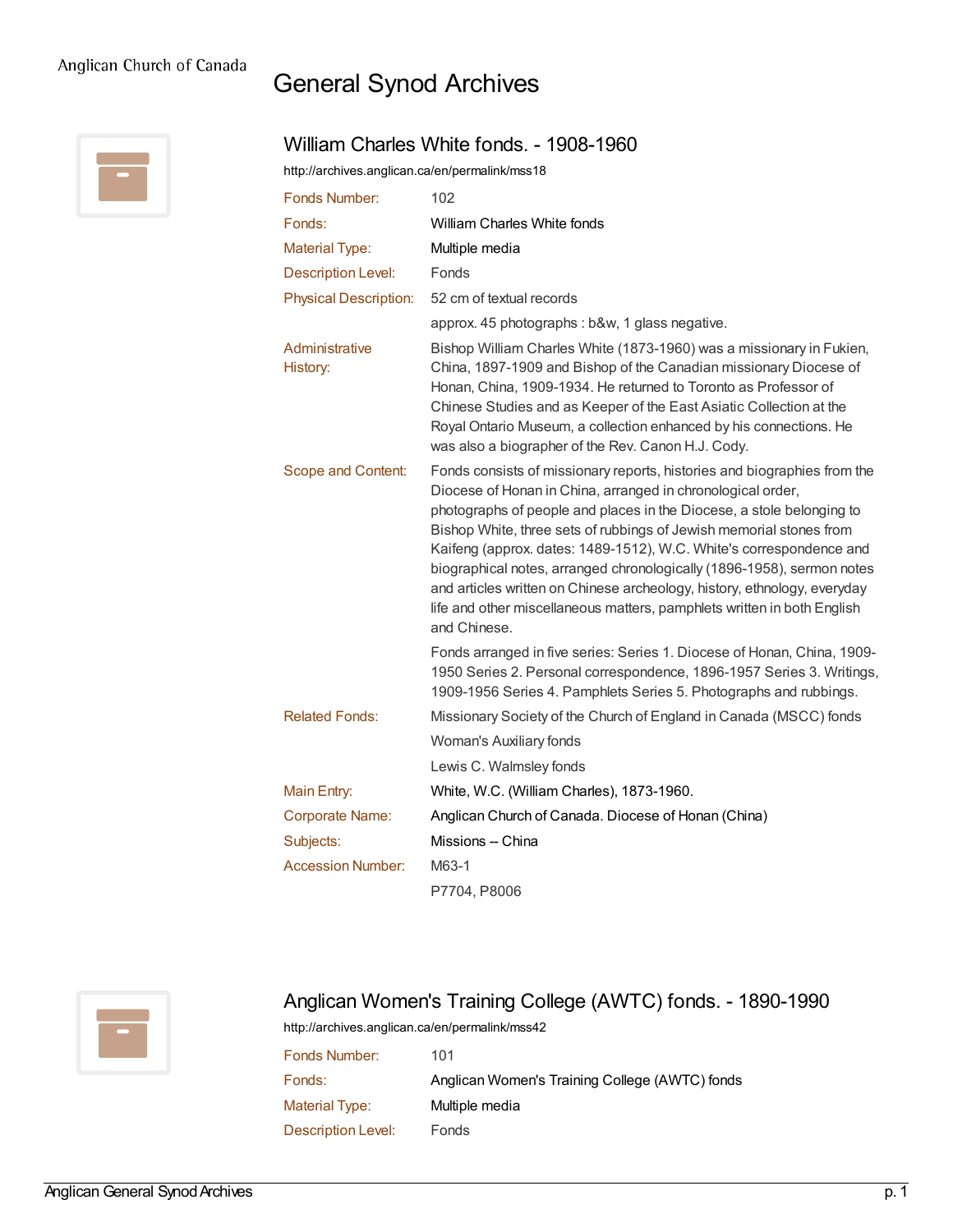| <b>Physical Description:</b> | 719 cm of textual records and other material.                                                                                                                                                                                                                                                                                                                                                                                                                                                                                                                                                                                                                                                                                                                                                                                                                                                                                                                                                                                                                                                                                                                                                                                                               |  |
|------------------------------|-------------------------------------------------------------------------------------------------------------------------------------------------------------------------------------------------------------------------------------------------------------------------------------------------------------------------------------------------------------------------------------------------------------------------------------------------------------------------------------------------------------------------------------------------------------------------------------------------------------------------------------------------------------------------------------------------------------------------------------------------------------------------------------------------------------------------------------------------------------------------------------------------------------------------------------------------------------------------------------------------------------------------------------------------------------------------------------------------------------------------------------------------------------------------------------------------------------------------------------------------------------|--|
|                              | 334 photographs : b&w, 120 slides : glass and 5 printing blocks : wood.                                                                                                                                                                                                                                                                                                                                                                                                                                                                                                                                                                                                                                                                                                                                                                                                                                                                                                                                                                                                                                                                                                                                                                                     |  |
|                              | 36 audio cassettes and transcripts                                                                                                                                                                                                                                                                                                                                                                                                                                                                                                                                                                                                                                                                                                                                                                                                                                                                                                                                                                                                                                                                                                                                                                                                                          |  |
| Administrative<br>History:   | The Church of England Deaconess and Missionary Training House was<br>established in 1890 as a residential school to prepare women workers<br>for Deaconess and missionary service. In 1947 the name was changed<br>to the Anglican Women's Training College (AWTC). Anglican women<br>from all over Canada came to Toronto to train for work in Christian<br>Education in parishes, medical and teaching services overseas, Indian<br>and Eskimo Residential Schools and reserves, Bishop's Messengers in<br>western Canada, Sunday School by Post and Radio, youth and social<br>work. The Woman's Auxiliary recruits were sent to the AWTC for<br>missionary training for a year or less before being sent out. This was<br>different from the three year diploma program offered to AWTC students.<br>In 1969, the AWTC merged with the United Church's Covenent College to<br>become the Centre for Christian Studies using the former AWTC building<br>on Charles Street, Toronto. In 1997, the building in Toronto was sold and<br>a decision was made to discontinue the traditional residential program in<br>favour of the community based program and to relocate the<br>administrative offices to Winnipeg. In July, 1998, CCS officially moved. |  |
| Scope and Content:           | Fonds consists of correspondence, fundraising and insurance records,<br>architectural plans and blueprints, minutes of meetings, Alumnae and<br>student records, daybooks, financial and legal records, annual reports,<br>scrapbooks, pamphlets and other printed materials, photographs,<br>artifacts, and oral history interviews.<br>Fonds is arranged in 7 series: Series 1: Committee on Deaconesses,<br>1890-1897. Series 2: Administration Records of the Deaconess House<br>and AWTC, 1893-1990. Series 3: Committees, 1899-1973. Series 4:<br>Associations, 1896-1990. Series 5: Printed and Miscellaneous Material,<br>1892-1998. Series 6: Anglican Women's Training College: A<br>Background Document. - 1893-1990. Series 7: Photographs, 1900-<br>1969.                                                                                                                                                                                                                                                                                                                                                                                                                                                                                      |  |
| <b>Related Fonds:</b>        | Woman's Auxiliary fonds                                                                                                                                                                                                                                                                                                                                                                                                                                                                                                                                                                                                                                                                                                                                                                                                                                                                                                                                                                                                                                                                                                                                                                                                                                     |  |
|                              | Missionary Society of the Church of England in Canada (MSCC) fonds                                                                                                                                                                                                                                                                                                                                                                                                                                                                                                                                                                                                                                                                                                                                                                                                                                                                                                                                                                                                                                                                                                                                                                                          |  |
| Main Entry:                  | Anglican Women's Training College (AWTC)                                                                                                                                                                                                                                                                                                                                                                                                                                                                                                                                                                                                                                                                                                                                                                                                                                                                                                                                                                                                                                                                                                                                                                                                                    |  |
| <b>Corporate Name:</b>       | Church of England Deaconess and Missionary Training House                                                                                                                                                                                                                                                                                                                                                                                                                                                                                                                                                                                                                                                                                                                                                                                                                                                                                                                                                                                                                                                                                                                                                                                                   |  |
|                              | United Church of Canada. Covenant College.                                                                                                                                                                                                                                                                                                                                                                                                                                                                                                                                                                                                                                                                                                                                                                                                                                                                                                                                                                                                                                                                                                                                                                                                                  |  |
|                              | Centre for Christian Studies.                                                                                                                                                                                                                                                                                                                                                                                                                                                                                                                                                                                                                                                                                                                                                                                                                                                                                                                                                                                                                                                                                                                                                                                                                               |  |
| Subjects:                    | Deaconesses                                                                                                                                                                                                                                                                                                                                                                                                                                                                                                                                                                                                                                                                                                                                                                                                                                                                                                                                                                                                                                                                                                                                                                                                                                                 |  |
|                              | Missionaries - Women                                                                                                                                                                                                                                                                                                                                                                                                                                                                                                                                                                                                                                                                                                                                                                                                                                                                                                                                                                                                                                                                                                                                                                                                                                        |  |